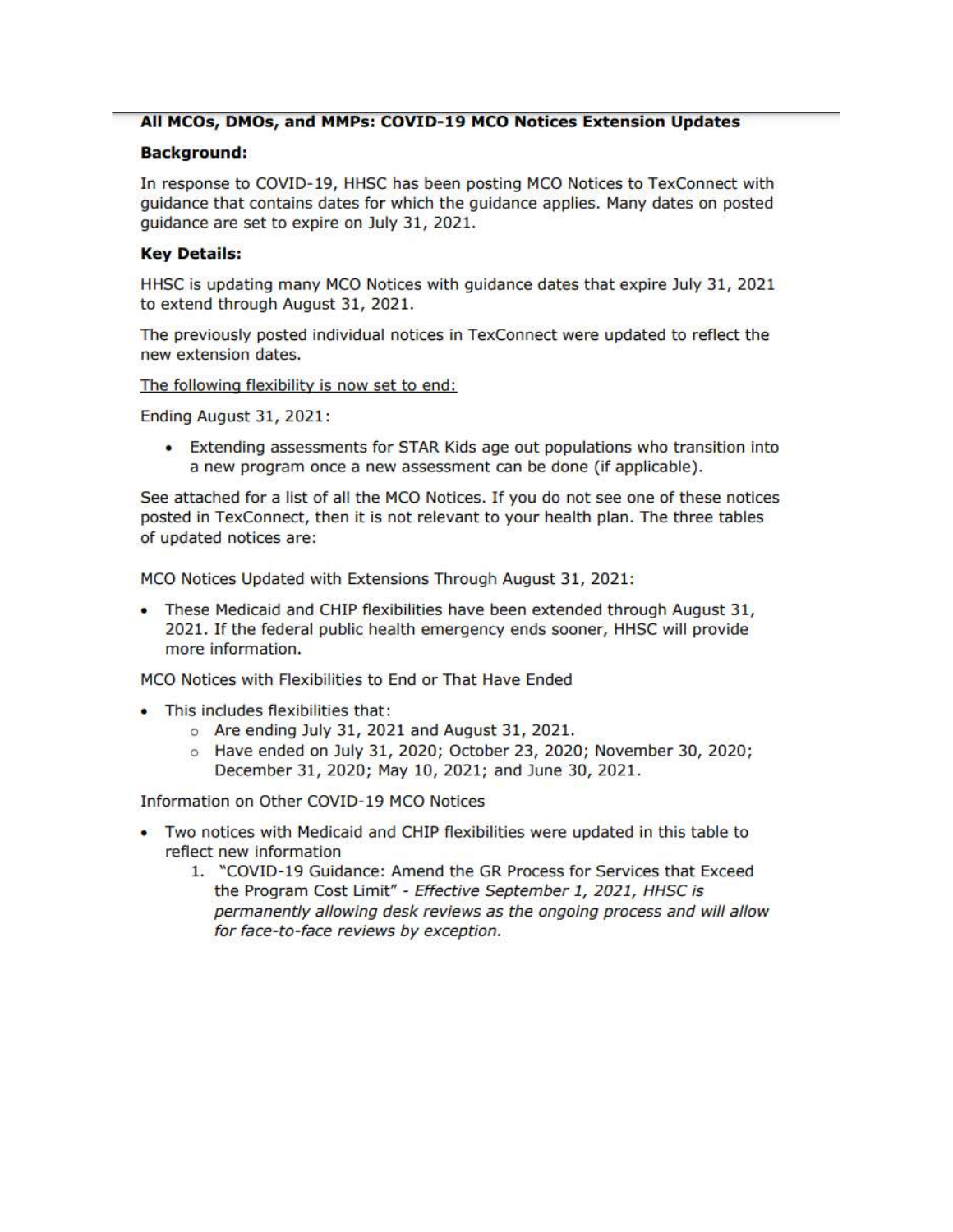- 2. "Money Follows the Person Process for Nursing Facility Residents" -Effective July 31, 2021, this flexibility is no longer needed as it is allowable under current MFP policy.
- The remaining notices in the table were not updated as the guidance either remains in effect until rescinded or the extension details remain the same.
- View these notices in TexConnect for flexibility details.

### **Resources:**

Extensions - COVID MCO Notices Tables (Attached)

**Controller State**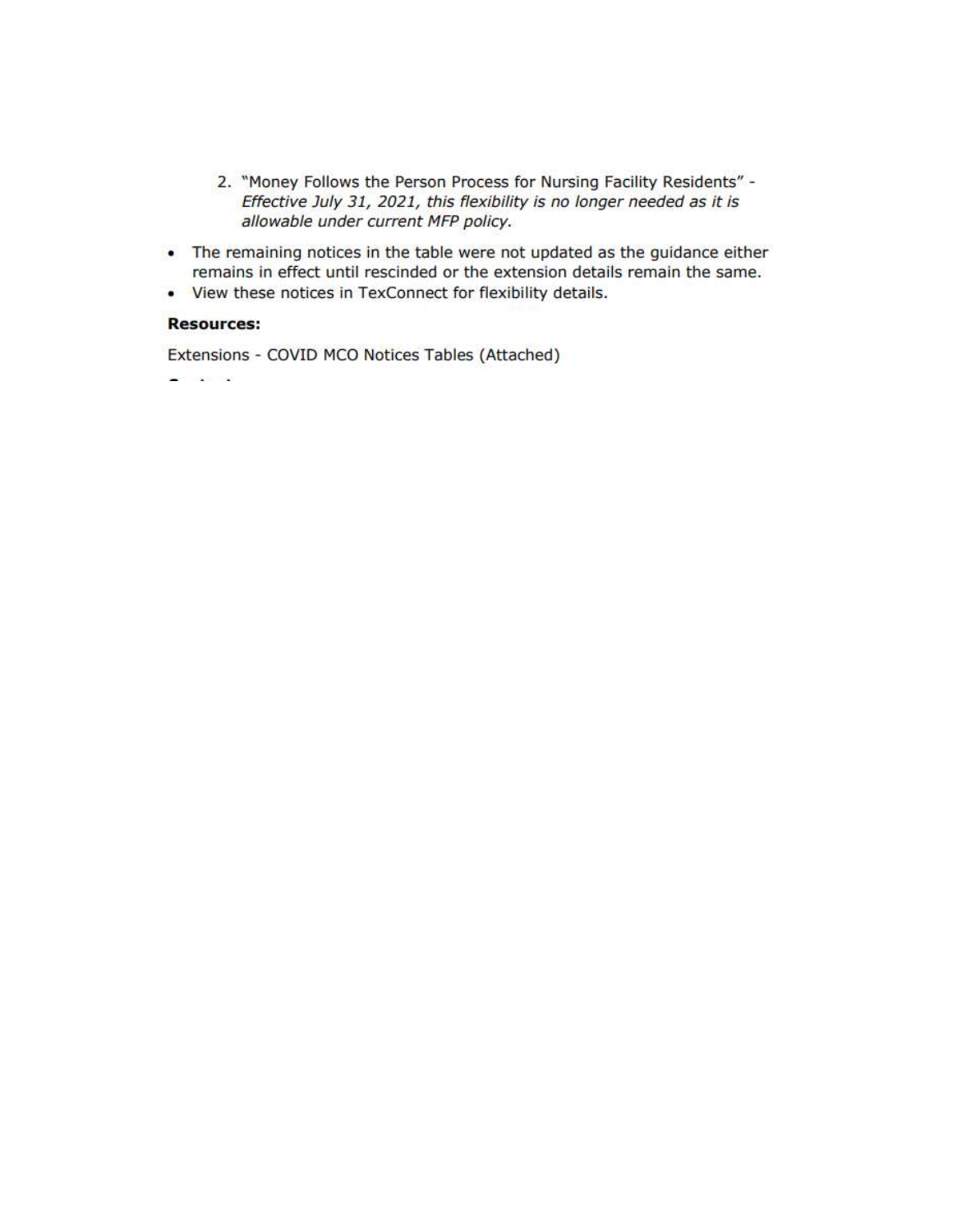# **MCO Notices Extension Updates**

Updates made July 22, 2021

## **MCO Notices Updated with Extensions Through August 31, 2021\***

*The following Medicaid and CHIP flexibilities have been extended through August 31, 2021. If the federal public health emergency ends sooner, HHSC will provide more information.*

| <b>Title of MCO Notice:</b>                                                                                                                                                                                                                                                                                                                        | <b>Issued On:</b> |
|----------------------------------------------------------------------------------------------------------------------------------------------------------------------------------------------------------------------------------------------------------------------------------------------------------------------------------------------------|-------------------|
| Resumption of In-Person Assessments & Service Coordination Visits                                                                                                                                                                                                                                                                                  | June 14, 2021     |
| Suspension of Unannounced Visit Requirement                                                                                                                                                                                                                                                                                                        | Jan. 25, 2021     |
| Texas Health Steps Recipient Reminder Letters for Telemedicine Medical Checkups                                                                                                                                                                                                                                                                    | Jan. 21, 2021     |
| Updated Guidance-Completing Initial Assessments & Reassessments for Expiring Individual<br>Service Plan<br>For updated guidance, see "Resumption of In-Person Assessments & Service Coordination<br>Visits" notice published June 14, 2021.                                                                                                        | Oct. 27, 2020     |
| Completing Reassessments for Expiring Individual Service Plans<br>For updated guidance, see "Updated Guidance-Completing Initial Assessments &<br>Reassessments for Expiring Individual Service Plan" notice published Oct. 27, 2020 and<br>"Resumption of In-Person Assessments & Service Coordination Visits" notice published June<br>14, 2021. | Sept. 21, 2020    |
| Guidance Regarding Third Party Resources for STAR Health Member                                                                                                                                                                                                                                                                                    | Aug. 24, 2020     |
| Guidance for MCOs and MMPs Regarding New and Initial Prior Authorizations                                                                                                                                                                                                                                                                          | June 29, 2020     |
| COVID-19 Guidance: Temporarily Allow Verbal Consent from Members on Service Plans &<br><b>Related Forms</b>                                                                                                                                                                                                                                        | June 17, 2020     |
| Updated Guidance: CHIP Office Visit Co-Payments, Updated Reimbursement Process                                                                                                                                                                                                                                                                     | June 8, 2020      |
| CHIP Office Visit Co-Payments, Updated Reimbursement Process                                                                                                                                                                                                                                                                                       | May 18, 2020      |
| New Guidance: THSteps Medical Checkups via Remote Delivery During Implementing COVID-<br>19 Restrictions                                                                                                                                                                                                                                           | May 11, 2020      |
| Provider Enrollment Requirement Waivers due to COVID-19<br>The flexibility to use the Texas Medicaid Public Health Emergency provider enrollment<br>application in place of the standard provider enrollment application will end July 31, 2021.                                                                                                   | April 2, 2020     |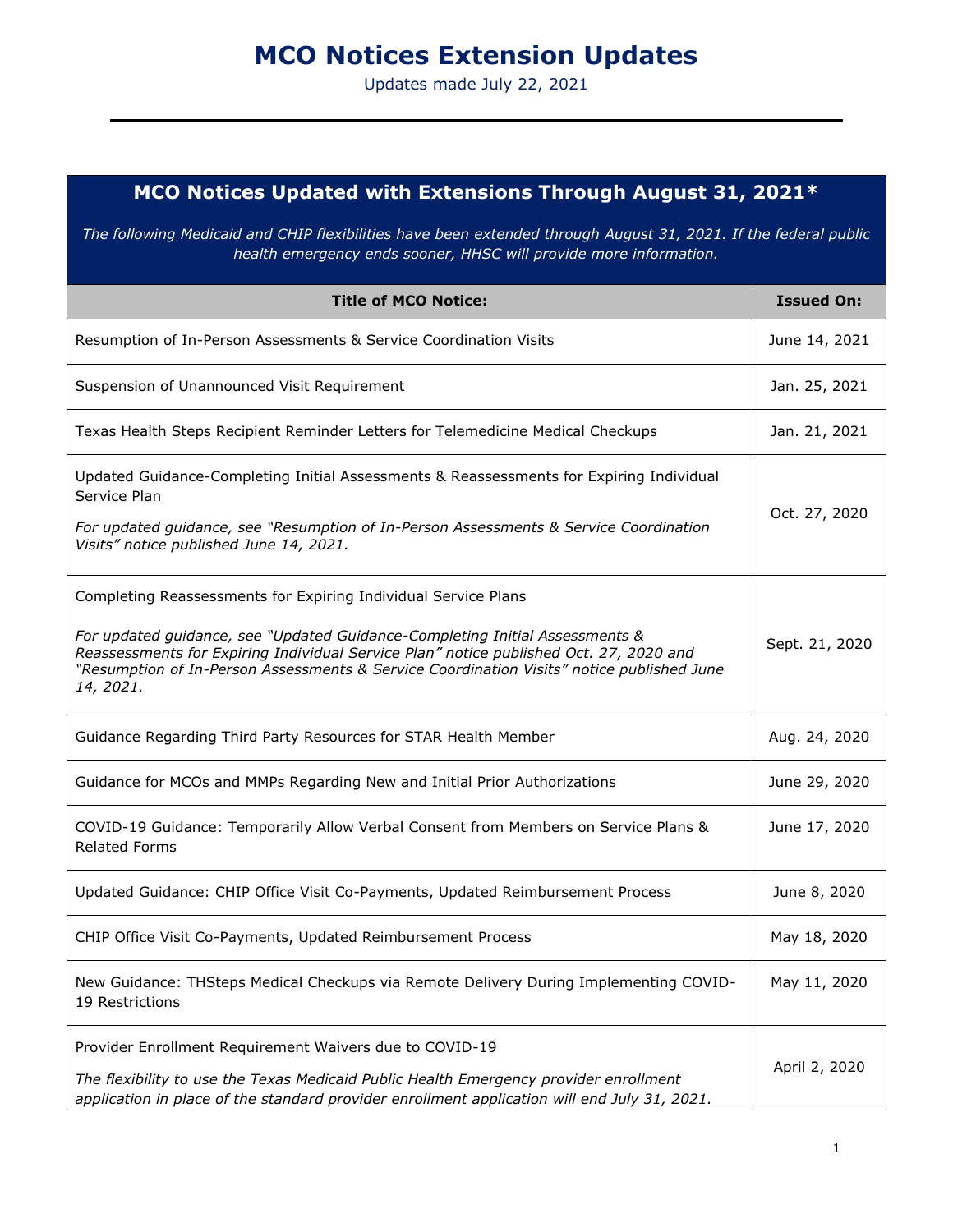| For more information, view the MCO Notice published in TexConnect on July 15, 2021 titled<br>"Public Health Emergency Enrollment Application Will No Longer be Available for Use".<br>The content in the April 2, 2020 notice also lists a flexibility to extend revalidation due dates                                                                                                                                                                                                                                                                                                                              |                |
|----------------------------------------------------------------------------------------------------------------------------------------------------------------------------------------------------------------------------------------------------------------------------------------------------------------------------------------------------------------------------------------------------------------------------------------------------------------------------------------------------------------------------------------------------------------------------------------------------------------------|----------------|
| for currently enrolled providers - this flexibility has NOT been determined to end at this time.                                                                                                                                                                                                                                                                                                                                                                                                                                                                                                                     |                |
| Add Rural Health Clinics as Telehealth and Telemedicine Sites                                                                                                                                                                                                                                                                                                                                                                                                                                                                                                                                                        | March 27, 2020 |
| COVID-19 Guidance: Oral Requests for an Appeal                                                                                                                                                                                                                                                                                                                                                                                                                                                                                                                                                                       | March 26, 2020 |
| COVID-19 Guidance: Fair Hearing Request Extensions                                                                                                                                                                                                                                                                                                                                                                                                                                                                                                                                                                   | March 26, 2020 |
| COVID-19 Guidance: Fair Hearing Determination Extensions                                                                                                                                                                                                                                                                                                                                                                                                                                                                                                                                                             | March 26, 2020 |
| COVID-19 Guidance: Appeal and Continuation of Benefit Request Extensions<br>The flexibility to extend deadlines that requires a person to request continuation of benefits<br>from 10 days to 30 days ended June 30, 2021. A new notice with updated guidance was<br>posted June 3, 2021 titled "Update to COVID-19 Guidance: Continuation of Benefit Request<br>Extension to End June 30, 2021".<br>The content in the March 26 notice also lists a flexibility to extend the timeframe to 90 days<br>for a member to request an internal appeal - this flexibility has NOT been determined to end<br>at this time. | March 26, 2020 |
| COVID-19 Guidance for the Consumer Directed Services (CDS) Option                                                                                                                                                                                                                                                                                                                                                                                                                                                                                                                                                    | March 24, 2020 |
| COVID-19 Guidance for MCOs regarding Durable Medical Equipment                                                                                                                                                                                                                                                                                                                                                                                                                                                                                                                                                       | March 24, 2020 |
| Waiver of CHIP Copayments                                                                                                                                                                                                                                                                                                                                                                                                                                                                                                                                                                                            | March 23, 2020 |
| Claims for Telephone (Audio-Only) Behavioral Health Services                                                                                                                                                                                                                                                                                                                                                                                                                                                                                                                                                         | March 20, 2020 |
| Claims for Telephone (Audio-Only) Medical Services                                                                                                                                                                                                                                                                                                                                                                                                                                                                                                                                                                   | March 20, 2020 |

| MCO Notices with Flexibilities to End or That Have Ended                                                                                                                                                                                                                                                                                                                                                                      |                   |
|-------------------------------------------------------------------------------------------------------------------------------------------------------------------------------------------------------------------------------------------------------------------------------------------------------------------------------------------------------------------------------------------------------------------------------|-------------------|
| <b>Flexibility Ending Aug. 31, 2021</b>                                                                                                                                                                                                                                                                                                                                                                                       |                   |
| <b>Title of MCO Notice:</b>                                                                                                                                                                                                                                                                                                                                                                                                   | <b>Issued On:</b> |
| COVID-19 Guidance: Face to Face Visits and Service Coordination/Case Management<br>The flexibility to suspend service coordination requirements for face-to-face visits, offering<br>telehealth or telephonic service coordination instead, when appropriate, will end August 31,<br>2021. For updated quidance, view the June 14, 2021 notice titled "Resumption of In-Person<br>Assessments & Service Coordination Visits". | March 26, 2020    |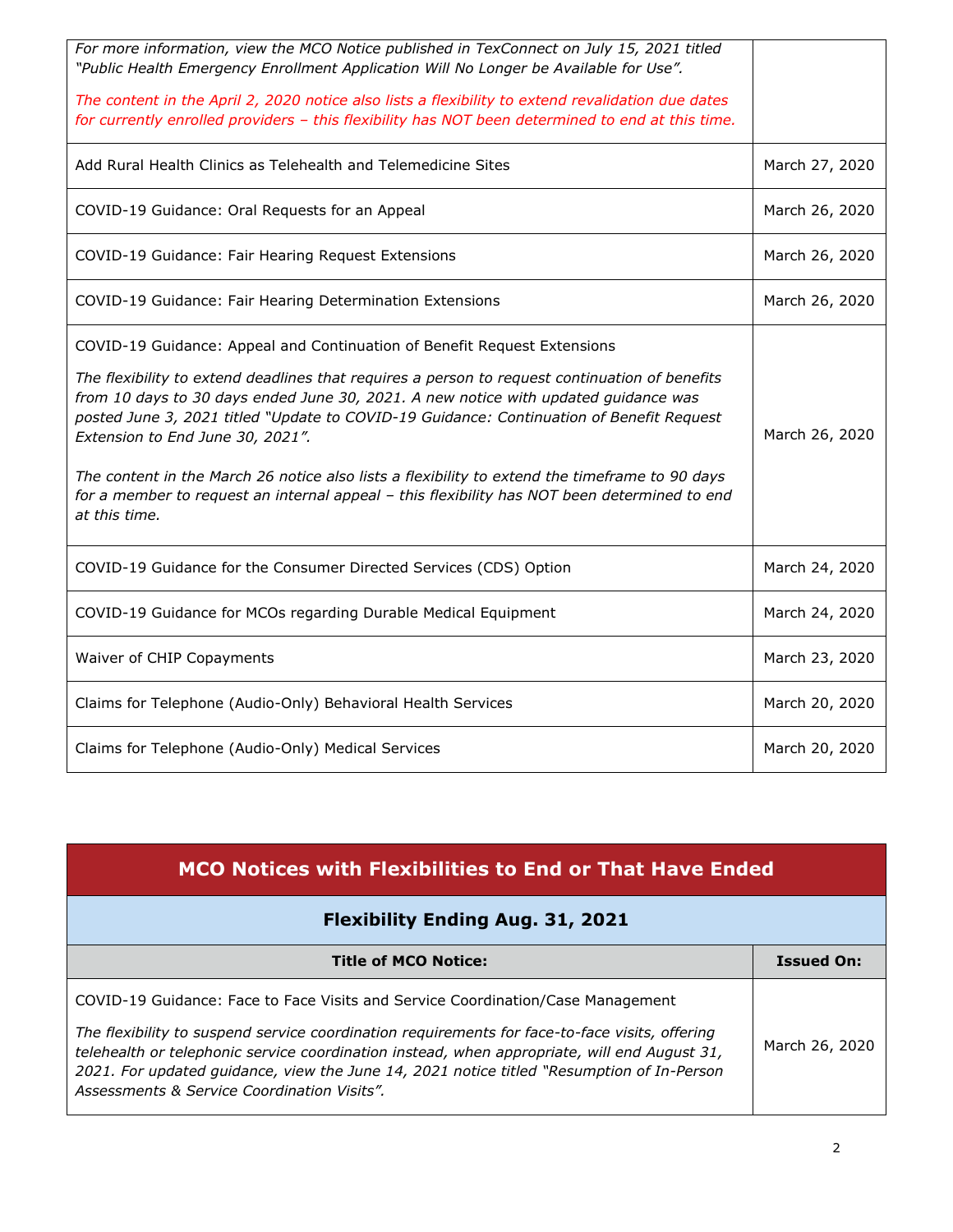| Action Needed: Compliance with New CMS COVID-19 Guidance: Eligibility, Enrollment, &<br><b>EPSDT Benefits</b>                                                                                                                                                                                                                                                                                                            |                   |
|--------------------------------------------------------------------------------------------------------------------------------------------------------------------------------------------------------------------------------------------------------------------------------------------------------------------------------------------------------------------------------------------------------------------------|-------------------|
| Approved July 22, 2021, all STAR Kids age outs who were extended under the PHE will<br>complete their transitions effective August 1, 2021. Individuals ageing out starting in May<br>2021 are following normal timelines and processes. A new MCO Notice with more details will<br>be published to TexConnect soon. The other guidance listed in the notice remains in effect<br>until further information is provided. | Feb. 12, 2021     |
| Compliance with New CMS COVID-19 Guidance - Age Out Transitions and Waiver<br>Terminations                                                                                                                                                                                                                                                                                                                               |                   |
| Approved July 22, 2021, all STAR Kids age outs who were extended under the PHE will<br>complete their transitions effective August 1, 2021. Individuals ageing out starting in May<br>2021 are following normal timelines and processes. A new MCO Notice with more details will<br>be published to TexConnect soon. The other guidance listed in the notice remains in effect<br>until further information is provided. | Jan. 29, 2021     |
| <b>Flexibility Ending July 31, 2021</b>                                                                                                                                                                                                                                                                                                                                                                                  |                   |
| <b>Title of MCO Notice:</b>                                                                                                                                                                                                                                                                                                                                                                                              | <b>Issued On:</b> |
| No Signature Required for Prescription Drug Delivery                                                                                                                                                                                                                                                                                                                                                                     | April 20, 2020    |
| Provider Enrollment Requirement Waivers due to COVID-19                                                                                                                                                                                                                                                                                                                                                                  |                   |
| The flexibility to use the Texas Medicaid Public Health Emergency provider enrollment<br>application in place of the standard provider enrollment application will end July 31, 2021.<br>For more information, view the MCO Notice published in TexConnect on July 15, 2021 titled<br>"Public Health Emergency Enrollment Application Will No Longer be Available for Use".                                              | April 2, 2020     |
| The content in the April 2, 2020 notice also lists a flexibility to extend revalidation due dates<br>for currently enrolled providers - this flexibility has NOT been determined to end at this time.                                                                                                                                                                                                                    |                   |
| <b>Flexibility Ending June 30, 2021</b>                                                                                                                                                                                                                                                                                                                                                                                  |                   |
| <b>Title of MCO Notice:</b>                                                                                                                                                                                                                                                                                                                                                                                              | <b>Issued On:</b> |
| COVID-19 Guidance: Appeal and Continuation of Benefit Request Extensions                                                                                                                                                                                                                                                                                                                                                 |                   |
| The flexibility to extend deadlines that requires a person to request continuation of benefits<br>from 10 days to 30 days ended June 30, 2021. A new notice with updated guidance was<br>posted June 3, 2021 titled "Update to COVID-19 Guidance: Continuation of Benefit Request<br>Extension to End June 30, 2021".                                                                                                    | March 26, 2020    |
| The content in the March 26 notice also lists a flexibility to extend the timeframe to 90 days<br>for a member to request an internal appeal - this flexibility has NOT been determined to end<br>at this time.                                                                                                                                                                                                          |                   |
| Specialty Drug List from Quarter Four (December 2019) Remains in Effect                                                                                                                                                                                                                                                                                                                                                  |                   |
| The current SDL will remain in effect until June 30, 2021 or until rescinded. The July 2021                                                                                                                                                                                                                                                                                                                              |                   |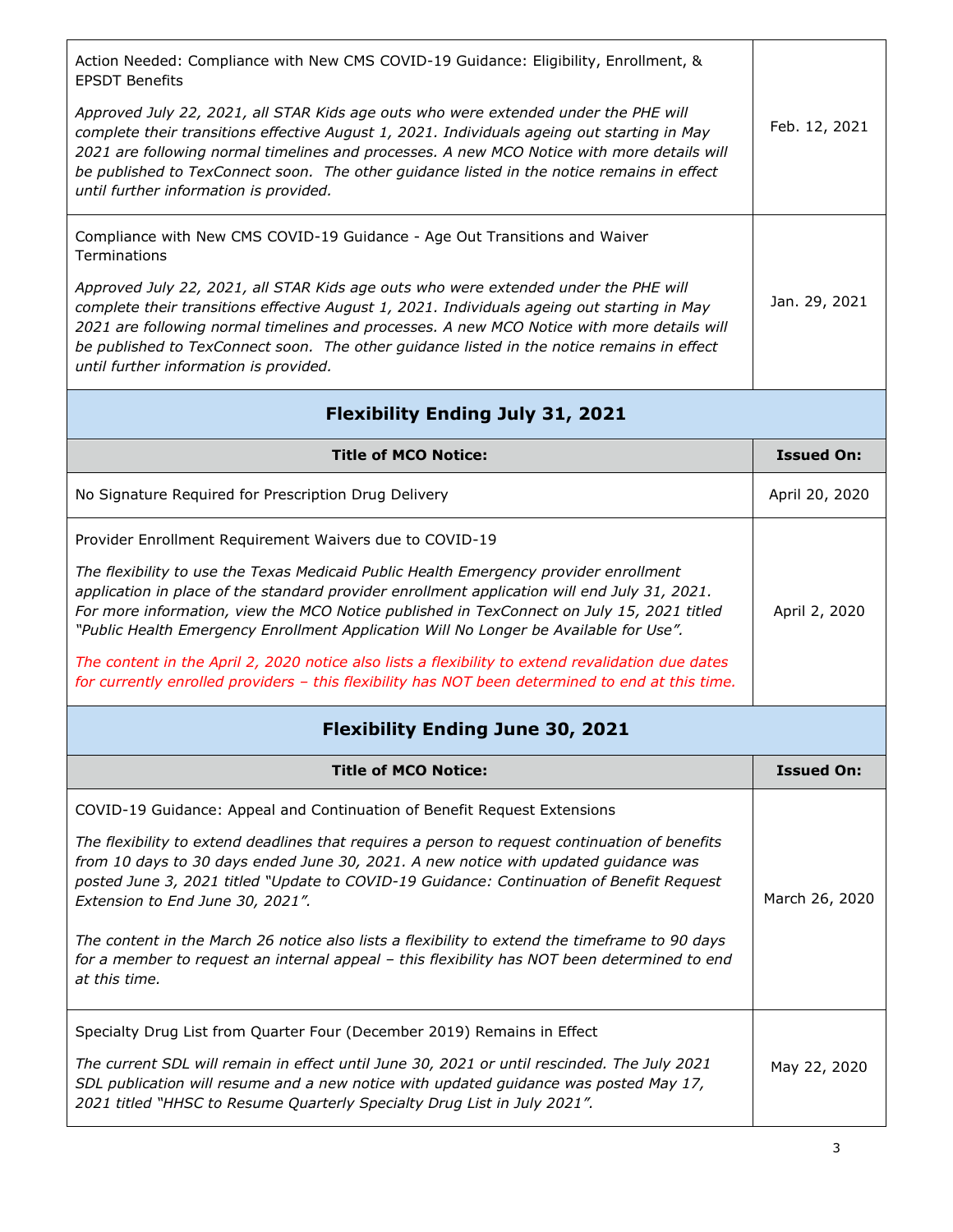| <b>Flexibility Ending May 10, 2021</b>                                                                                                                    |                   |
|-----------------------------------------------------------------------------------------------------------------------------------------------------------|-------------------|
| <b>Title of MCO Notice:</b>                                                                                                                               | <b>Issued On:</b> |
| End of COVID-19 MDS Authorization Extensions for Nursing Facility Providers                                                                               | April 27, 2021    |
| COVID-19 Guidance: Nursing Facility MDS Authorization Extensions                                                                                          |                   |
| For updated guidance, see "End of COVID-19 MDS Authorization Extensions for Nursing<br>Facility Providers" notice posted on April 27, 2021.               | April 9, 2020     |
| <b>Flexibilities Ended December 31, 2020</b>                                                                                                              |                   |
| <b>Title of MCO Notice:</b>                                                                                                                               | <b>Issued On:</b> |
| Temporary EVV Policies for COVID-19 to end Dec. 31, 2020                                                                                                  | Nov. 24, 2020     |
| 90-Day Prior Authorization Extensions to End Dec. 31. 2020                                                                                                | Nov. 24, 2020     |
| Post EVV Communications by Oct. 26                                                                                                                        |                   |
| For updated guidance, see "Temporary EVV Policies for COVID-19 to end Dec. 31, 2020"<br>notice published on Nov. 24, 2020.                                | Oct. 12, 2020     |
| Post Temporary EVV Policies for COVID-19 by Aug. 20                                                                                                       |                   |
| For updated guidance, see "Temporary EVV Policies for COVID-19 to end Dec. 31, 2020"<br>notice published on Nov. 24, 2020.                                | Aug. 6, 2020      |
| Clarification to Guidance for MCOs and MMPs Regarding Extensions for Existing Prior<br>Authorizations                                                     |                   |
| For updated guidance, see "90-Day Prior Authorization Extensions to End Dec. 31. 2020"<br>notice published Nov. 24, 2020.                                 | April 14, 2020    |
| Clarification: Guidance for MCOs and MMPs regarding Extensions for Existing Prior<br>Authorizations                                                       |                   |
| For updated guidance, see "90-Day Prior Authorization Extensions to End Dec. 31. 2020"<br>notice published Nov. 24, 2020.                                 | April 3, 2020     |
| Updated: Guidance for MCOs and MMPs regarding Extensions for Existing Prior Authorizations                                                                |                   |
| For updated guidance, see "90-Day Prior Authorization Extensions to End Dec. 31. 2020"<br>notice published Nov. 24, 2020.                                 | March 31, 2020    |
| Post Temporary EVV Policies by April 6                                                                                                                    |                   |
| For updated guidance, see "Temporary EVV Policies for COVID-19 to end Dec. 31, 2020"<br>notice published on Nov. 24, 2020.                                | March 23, 2020    |
| Medicaid and CHIP Managed Care Provider Re-credentialing - COVID-19: Revised Due Date<br>Extensions                                                       |                   |
| This notice was not updated as the flexibility ended Dec. 31, 2020.                                                                                       | July 16, 2020     |
| Medicaid and CHIP Managed Care Provider Re-credentialing - COVID-19                                                                                       |                   |
| For updated guidance, see "Medicaid and CHIP Managed Care Provider Re-credentialing -<br>COVID-19: Revised Due Date Extensions" notice published July 16. | June 18, 2020     |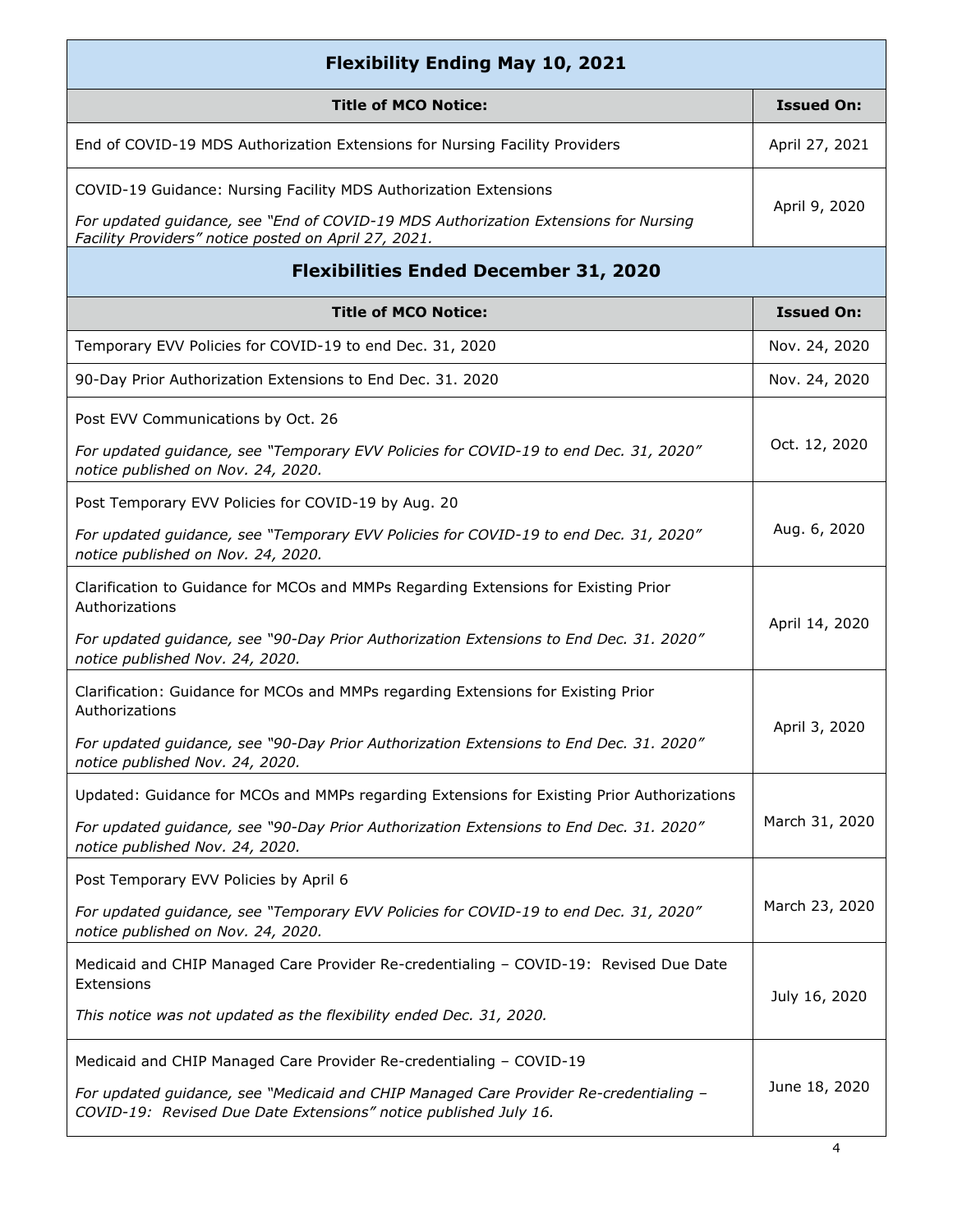| <b>Flexibilities Ended November 30, 2020</b>                                                                                                                                                                                     |                   |  |
|----------------------------------------------------------------------------------------------------------------------------------------------------------------------------------------------------------------------------------|-------------------|--|
| <b>Title of MCO Notice:</b>                                                                                                                                                                                                      | <b>Issued On:</b> |  |
| FQHC Reimbursement for Telemedicine (Physician Deliv.) & Telehealth (Non-Physician-Deliv.)<br>Services                                                                                                                           | March 19, 2020    |  |
| Effective Dec. 1, 2020, FQHCs may be reimbursed as telemedicine and telehealth distant site<br>provider as permanent policy change per S.B. 670, Texas Legislature, Regular Session, 2019.                                       |                   |  |
| <b>Flexibilities Ended October 23, 2020</b>                                                                                                                                                                                      |                   |  |
| <b>Title of MCO Notice:</b>                                                                                                                                                                                                      | <b>Issued On:</b> |  |
| THSteps Medical and Dental Checkups during COVID-19                                                                                                                                                                              |                   |  |
| This notice was not updated as the flexibility ended Oct. 23, 2020. For guidance on the<br>flexibility ending, see the notice titled, "THSteps Outreach and Education to Farmworker<br>Children Waiver Ended" published Nov. 12. | April 17, 2020    |  |
| <b>Flexibilities Ended July 31, 2020</b>                                                                                                                                                                                         |                   |  |
| <b>Title of MCO Notice:</b>                                                                                                                                                                                                      | <b>Issued On:</b> |  |
| COVID-19: MCO Appeal Determination Extension Reporting                                                                                                                                                                           |                   |  |
| This notice was not updated as the flexibility ended July 31, 2020.                                                                                                                                                              | May 5, 2020       |  |
| COVID-19 Guidance: MCO Appeal Determinations<br>This notice was not updated as the flexibility ended July 31, 2020.                                                                                                              | March 26, 2020    |  |

| <b>Information on Other COVID-19 MCO Notices</b> |
|--------------------------------------------------|
|                                                  |

| <b>Title of MCO Notice:</b>                                                                                                                                                                       | <b>Issued On:</b> |
|---------------------------------------------------------------------------------------------------------------------------------------------------------------------------------------------------|-------------------|
| Addition of Procedure Codes M0247, Q0247 and Q0244 Approved for Treatment of COVID-19<br>Through EAU<br>This notice was not updated as the details remain the same and the guidance is in effect. | July 19, 2021     |
| Public Health Emergency Enrollment Application Will No Longer be Available for Use<br>This notice was not updated as the details remain the same and the guidance is in effect.                   | July 15, 2021     |
| COVID-19 Reimbursement Strategy Update<br>This notice was not updated as the details remain the same and the guidance is in effect.                                                               | June 24, 2021     |
| Home Health Agencies Will Be Reimbursed for COVID-19 Vaccine Administration Procedure<br>Codes                                                                                                    | June 17, 2021     |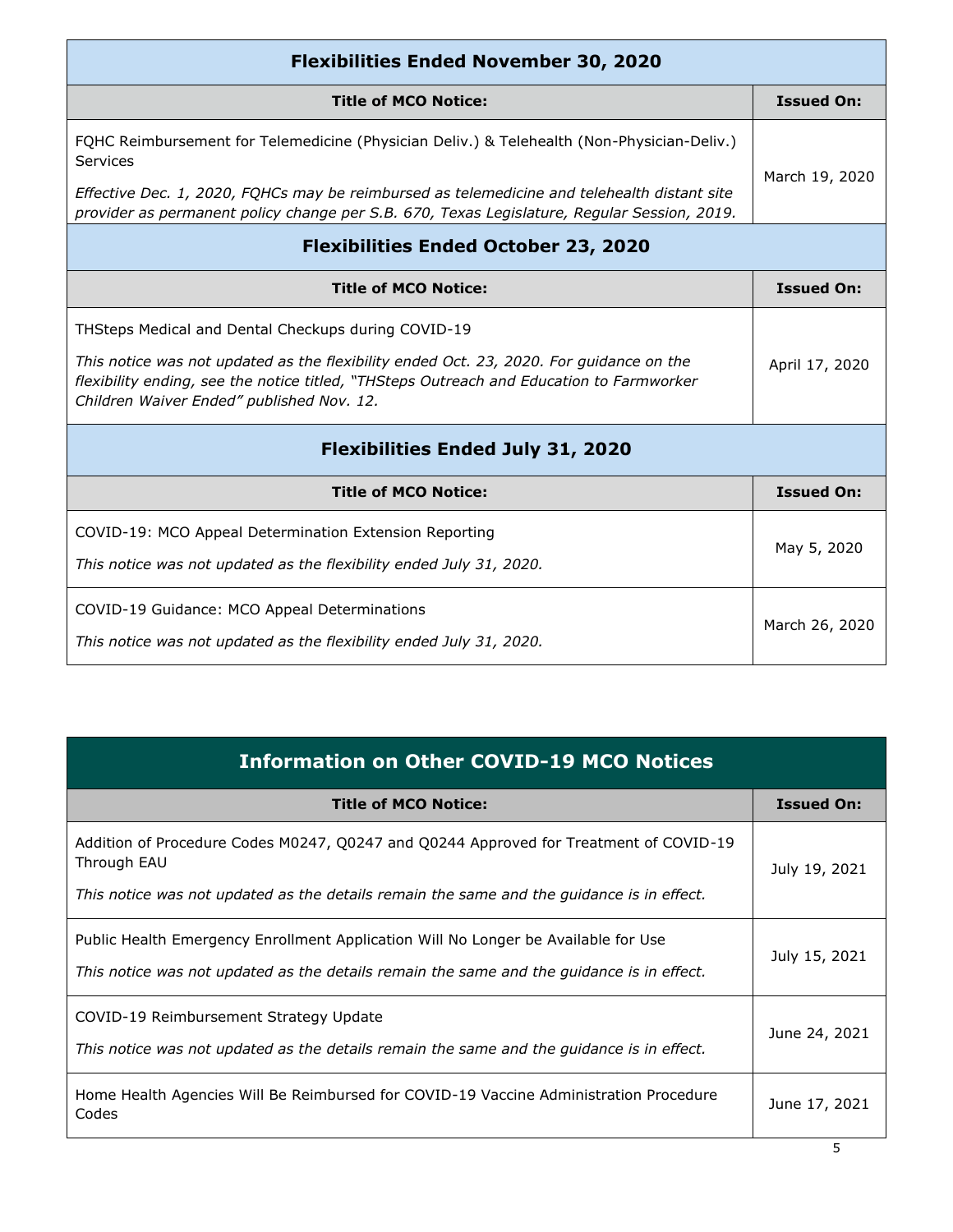| This notice was not updated as the details remain the same and the guidance is in effect.                                                                                                         |               |
|---------------------------------------------------------------------------------------------------------------------------------------------------------------------------------------------------|---------------|
| MCO Recoupments Related to Temporary EVV COVID-19 Policies<br>This notice was not updated as the details remain the same and the guidance is in effect.                                           | June 17, 2021 |
| Update to Procedure Code S8301 for Infection Control Supplies<br>This notice was not updated as the details remain the same and the guidance is in effect.                                        | June 10, 2021 |
| COVID-19 CHIP Renewals<br>This notice was not updated as the details remain the same and the guidance is in effect.                                                                               | June 7, 2021  |
| Update to COVID-19 Guidance: Continuation of Benefit Request Extension to End June 30,<br>2021<br>This notice was not updated as the details remain the same and the guidance is in effect.       | June 3, 2021  |
| CLIA Update: QW Modifier Required for COVID-19 Testing Procedure Code 87636<br>This notice was not updated as the details remain the same and the guidance is in effect.                          | June 1, 2021  |
| Administration of COVID-19 Vaccination for Medicaid Members who are Homebound<br>This notice was not updated as the details remain the same and the guidance is in effect.                        | May 27, 2021  |
| HHSC to Resume Quarterly Specialty Drug List in July 2021<br>This notice was not updated as the details remain the same and the guidance is in effect.                                            | May 17, 2021  |
| Directed Payment Programs and COVID-19 Claims<br>This notice was not updated as the details remain the same and the guidance is in effect until<br>rescinded.                                     | May 13, 2021  |
| Medicaid Allows Pfizer BioNTech COVID-19 Vaccine for Emergency Use in Adolescents<br>This notice was not updated as the details remain the same and the guidance is in effect until<br>rescinded. | May 13, 2021  |
| COVID-19 Vaccine and Vaccine Administration Procedure Codes<br>This notice was not updated as the details remain the same and the guidance is in effect until<br>rescinded.                       | May 11, 2021  |
| Pfizer National Drug Codes (NDCs) for COVID-19 Vaccine<br>This notice was not updated as the details remain the same and the guidance is in effect until<br>rescinded.                            | May 10, 2021  |
| COVID-19 Related Processing Delays Resulting in Blank Enrollment Files<br>This notice was not updated as the details remain the same.                                                             | May 6, 2021   |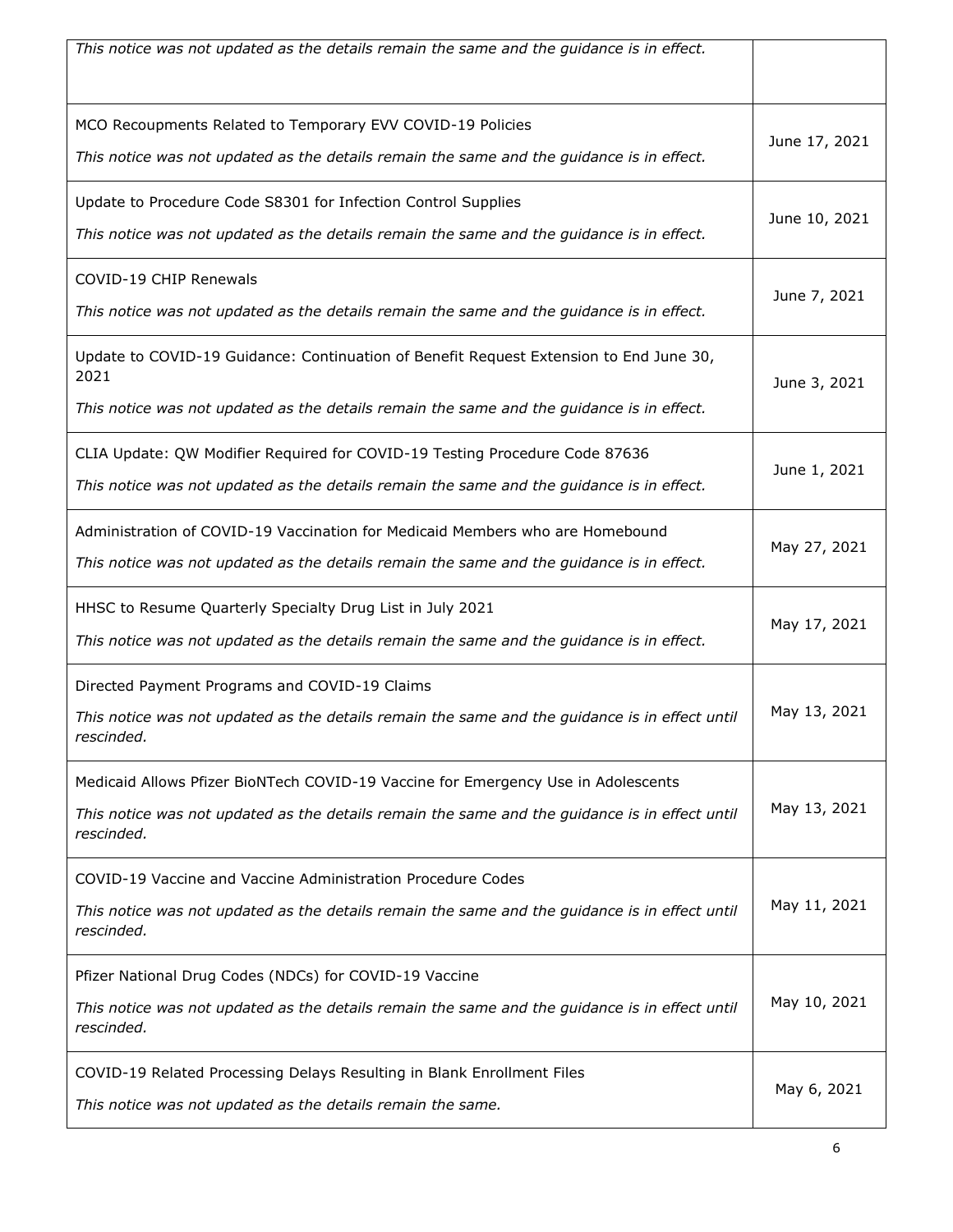| Proposed COVID-19 Treatment Reimbursement Strategy Update<br>This notice was not updated as the details remain the same and the guidance is in effect until<br>rescinded.                                                                         | May 3, 2021    |
|---------------------------------------------------------------------------------------------------------------------------------------------------------------------------------------------------------------------------------------------------|----------------|
| Updated COVID-19 Lab Procedure Codes Eligible for Reimbursement to Pharmacists &<br><b>Pharmacy Providers</b><br>This notice was not updated as the details remain the same and the guidance is in effect until<br>rescinded.                     | April 26, 2021 |
| COVID-19 Vaccine Administration Procedure Codes for FQHCs and RHCs<br>This notice was not updated as the details remain the same and the guidance is in effect until<br>rescinded.                                                                | April 19, 2021 |
| COVID-19 Vaccine Administration Rate Change Effective April 1<br>This notice was not updated as the details remain the same and the guidance is in effect until<br>rescinded.                                                                     | April 1, 2021  |
| STAR Health CANS 2.0 Assessment Available Via Telehealth<br>This notice was not updated as the details remain the same. As the notice states, the<br>flexibility became a permanent policy effective April 1, 2021.                               | March 29, 2021 |
| COVID-19 Guidance: Amend the GR Process for Services that Exceed the Program Cost Limit<br>Effective September 1, 2021, HHSC is permanently allowing desk reviews as the ongoing<br>process and will allow for face-to-face reviews by exception. | March 26, 2020 |
| Monoclonal Antibody Therapy Procedure Codes Q0245 and M0245 Approved for COVID-19<br>Treatment<br>This notice was not updated as the details remain the same and the guidance is in effect until<br>rescinded.                                    | March 18, 2021 |
| COVID-19 Test & Diagnostic Reimbursement Strategy Update<br>This notice was not updated as the details remain the same and the guidance is in effect until<br>rescinded.                                                                          | March 15, 2021 |
| Medicaid Adds Johnson & Johnson COVID-19 Vaccine to Formulary<br>This notice was not updated as the details remain the same and the guidance is in effect until<br>rescinded.                                                                     | March 9, 2021  |
| COVID-19 Vaccine and Vaccine Administration Procedure Codes<br>This notice was not updated as the details remain the same and the guidance is in effect until<br>rescinded.                                                                       | March 4, 2021  |
| Action Needed: Compliance with New CMS COVID-19 Guidance: Eligibility, Enrollment, &<br><b>EPSDT Benefits</b>                                                                                                                                     | Feb. 12, 2021  |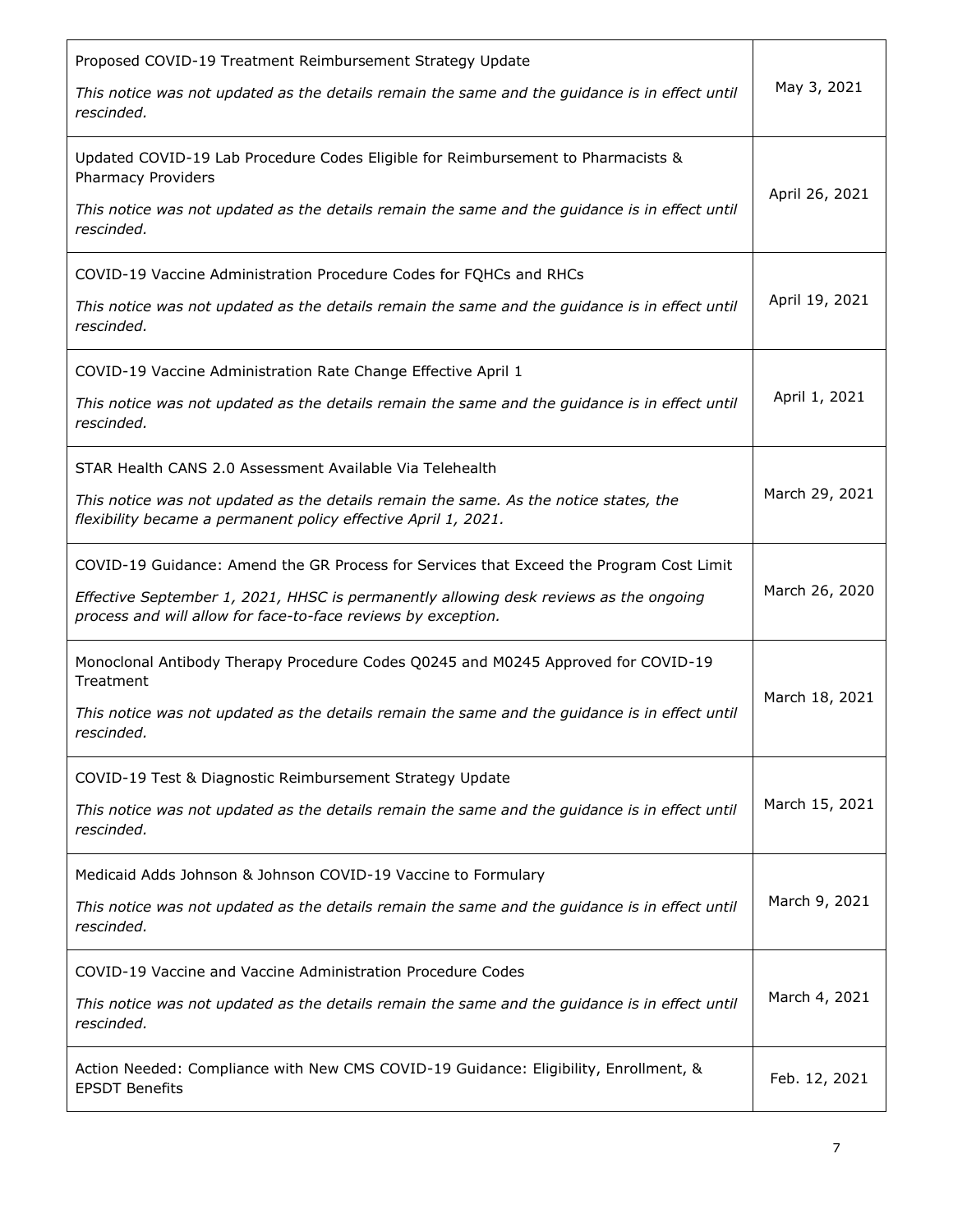| Approved July 22, 2021, all STAR Kids age outs who were extended under the PHE will<br>complete their transitions effective August 1, 2021. Individuals ageing out starting in May<br>2021 are following normal timelines and processes. A new MCO Notice with more details will<br>be published to TexConnect soon. The other guidance listed in the notice remains in effect<br>until further information is provided.                                                                                               |               |
|------------------------------------------------------------------------------------------------------------------------------------------------------------------------------------------------------------------------------------------------------------------------------------------------------------------------------------------------------------------------------------------------------------------------------------------------------------------------------------------------------------------------|---------------|
| Suspension of Out-of-Network Limits for COVID-19 Vaccine<br>This notice was not updated as the details remain the same and the guidance is in effect until<br>rescinded.                                                                                                                                                                                                                                                                                                                                               | Feb. 11, 2021 |
| Compliance with New CMS COVID-19 Guidance - Age Out Transitions and Waiver<br>Terminations<br>Approved July 22, 2021, all STAR Kids age outs who were extended under the PHE will<br>complete their transitions effective August 1, 2021. Individuals ageing out starting in May<br>2021 are following normal timelines and processes. A new MCO Notice with more details will<br>be published to TexConnect soon. The other guidance listed in the notice remains in effect<br>until further information is provided. | Jan. 29, 2021 |
| Emergency Extensions for Optometry Provider License Renewals<br>This notice was not updated as the extension details remain the same and the guidance is in<br>effect until rescinded.                                                                                                                                                                                                                                                                                                                                 | Jan. 14, 2021 |
| Approved COVID-19 Vaccine Communication Materials for Providers and Members<br>This notice was not updated as the details remain the same and the guidance is in effect until<br>rescinded.                                                                                                                                                                                                                                                                                                                            | Jan. 11, 2021 |
| COVID-19 Test & Diagnostic Reimbursement Strategy - Update<br>There is not an end date on this notice and the guidance remains in effect until rescinded. For<br>additional information, see the notice titled "COVID-19 Test & Diagnostic Reimbursement<br>Strategy Update" published on March 15, 2021."                                                                                                                                                                                                             | Jan. 11, 2021 |
| COVID-19 Vaccine NDC Formulary Update<br>There is not an end date on this notice and the guidance remains in effect until rescinded.                                                                                                                                                                                                                                                                                                                                                                                   | Jan. 7, 2021  |
| Additional Monoclonal Antibody Therapy Procedure Codes Approved for COVID-19 Treatment<br>There is not an end date on this notice and the guidance remains in effect until rescinded.                                                                                                                                                                                                                                                                                                                                  | Jan. 4, 2021  |
| COVID-19 Vaccine Coverage Includes Moderna<br>There is not an end date on this notice and the guidance remains in effect until rescinded.                                                                                                                                                                                                                                                                                                                                                                              | Dec. 23, 2020 |
| Coverage of Casirivimab and Imdevimab under Emergency Use Authorization<br>There is not an end date on this notice and the guidance remains in effect until rescinded.                                                                                                                                                                                                                                                                                                                                                 | Dec. 23, 2020 |
| COVID-19 Vaccine Administration Information<br>There is not an end date on this notice and the guidance remains in effect until rescinded.                                                                                                                                                                                                                                                                                                                                                                             | Dec. 21, 2020 |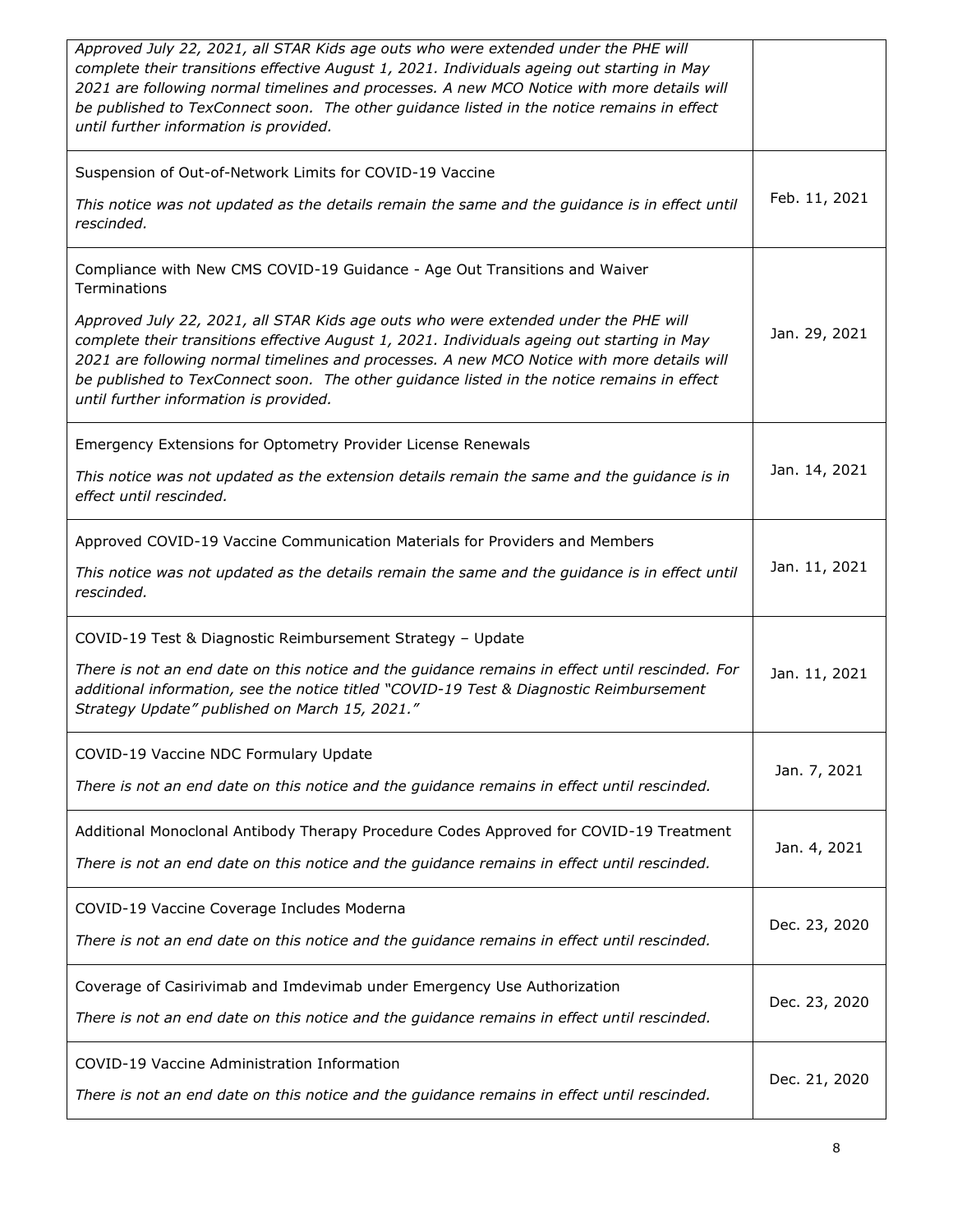| COVID-19 Vaccine and Vaccine Administration Procedure Codes<br>There is not an end date on this notice and the guidance remains in effect until rescinded.                                                                                                                                                         | Dec. 21, 2020 |
|--------------------------------------------------------------------------------------------------------------------------------------------------------------------------------------------------------------------------------------------------------------------------------------------------------------------|---------------|
| Preparing Pharmacy Claim Systems for COVID Vaccines<br>There is not an end date on this notice and the guidance remains in effect until rescinded.                                                                                                                                                                 | Dec. 14, 2020 |
| COVID-19 Vaccine and Vaccine Administration Procedure Codes<br>There is not an end date on this notice and the guidance remains in effect until rescinded.                                                                                                                                                         | Dec. 14, 2020 |
| Addition of Bamlanivimab as Texas Medicaid Benefit<br>There is not an end date on this notice and the guidance remains in effect until rescinded.                                                                                                                                                                  | Dec. 14, 2020 |
| Available Resources to Provide Personal Protective Equipment for the CDS Option<br>There is not an end date on this notice and the guidance remains in effect until rescinded.                                                                                                                                     | Dec. 14, 2020 |
| COVID-19 Vaccine and Vaccine Administration Codes<br>There is not an end date on this notice and the guidance remains in effect until rescinded.                                                                                                                                                                   | Dec. 10, 2020 |
| STAR+PLUS HCBS Upgrade Process for Members Who Exited a NF Due to COVID-19 Without<br>Services in Place<br>There is not an end date on this notice and the guidance remains in effect until rescinded.                                                                                                             | Nov. 24, 2020 |
| Emergency Rate Increases for NFs Effective April 1, Extended through End of Federally-<br>approved PHE<br>This notice was not updated as the extension details remain the same and the guidance is in<br>effect until rescinded.                                                                                   | Nov. 19, 2020 |
| New Coronavirus (COVID-19) Procedure Codes for the Introduction of Infusion of Therapeutics<br>There is not an end date on this notice and the guidance remains in effect until rescinded.                                                                                                                         | Nov. 10, 2020 |
| Update: STAR Kids MDCP and STAR+PLUS HCBS Interest List Releases<br>STAR+PLUS HCBS interest list releases resumed in Feb. 2021. View the MCO Notice posted on<br>Jan. 21, 2021 titled "February 2021 STAR+PLUS HCBS Interest List Release Counts by Service<br>Area". MDCP interest list release remain suspended. | Nov. 10, 2020 |
| Electronic Data Verification Scoring Results<br>This notice was not updated as the extension details remain the same and the guidance is in<br>effect until rescinded.                                                                                                                                             | Nov. 5, 2020  |
| STAR Kids MDCP Only: Process for Off-Cycle Reassessments<br>There is not an end date on this notice and the guidance remains in effect until rescinded.                                                                                                                                                            | Oct. 27, 2020 |
| STAR+PLUS HCBS Only: Process for Off-Cycle Reassessments                                                                                                                                                                                                                                                           | Oct. 27, 2020 |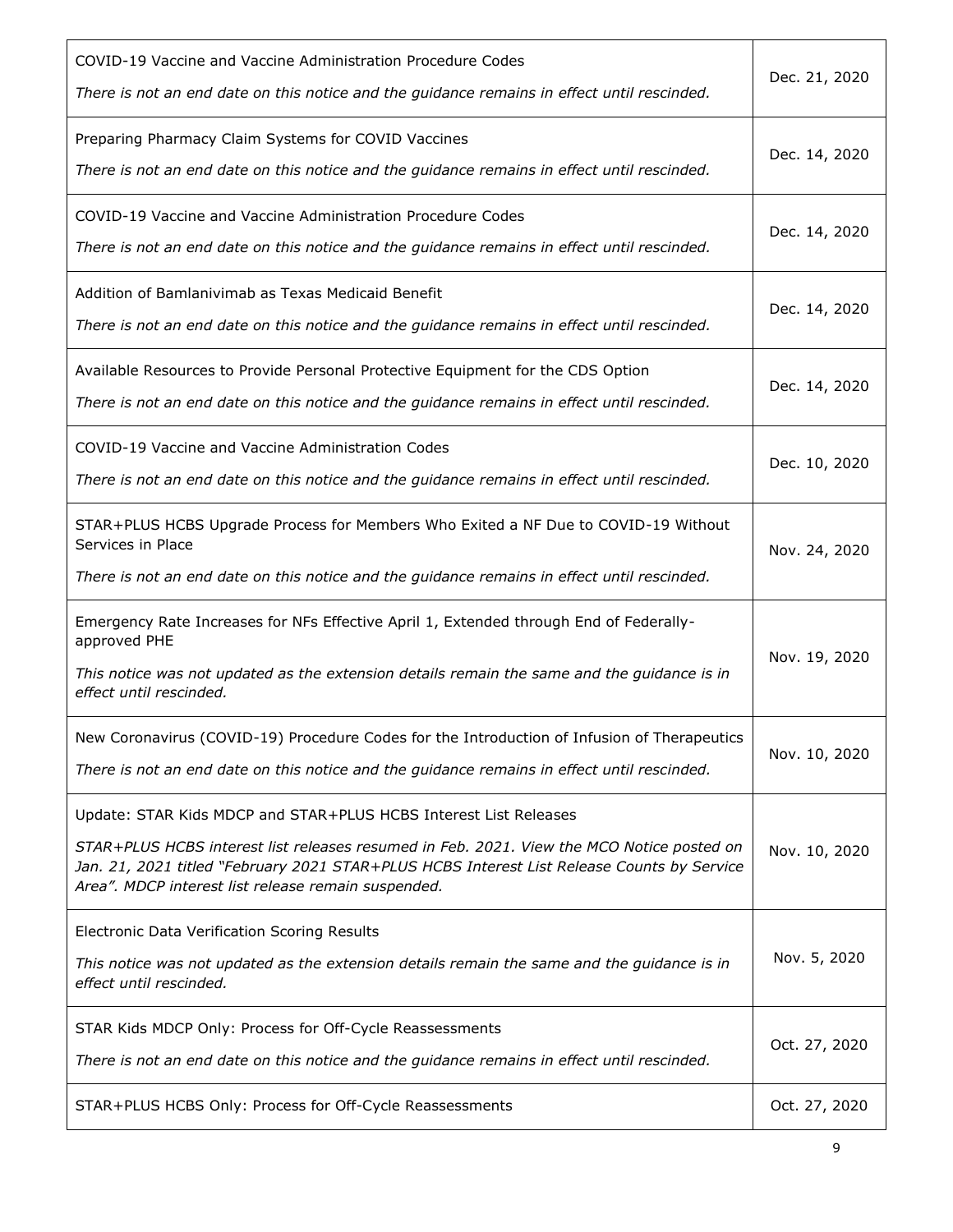| There is not an end date on this notice and the guidance remains in effect until rescinded.                                                                                                                                                                                                                                                                                                                         |                |
|---------------------------------------------------------------------------------------------------------------------------------------------------------------------------------------------------------------------------------------------------------------------------------------------------------------------------------------------------------------------------------------------------------------------|----------------|
| Certain COVID-19 Procedure Codes Implemented Retroactively - Clarification<br>There is not an end date on this notice and the guidance remains in effect until rescinded.                                                                                                                                                                                                                                           | Oct. 8, 2020   |
| Aug. 4 MCO Notice Retracted: Updated Information on COVID-19 Medicaid Renewals<br>This notice was not updated as the extension details remain the same and the guidance is in<br>effect until rescinded.                                                                                                                                                                                                            | Oct. 6, 2020   |
| New Value Point of Origin for Admission of Visit Code "G," In Use Beginning July 1, 2020<br>There is not an end date on this notice and the guidance remains in effect until rescinded.                                                                                                                                                                                                                             | Oct. 1, 2020   |
| Updated Information: Spell of Illness Limitation and COVID-19<br>There is not an end date on this notice and the guidance remains in effect until rescinded.                                                                                                                                                                                                                                                        | Sept. 17, 2020 |
| Updated Information: COVID-19 - Spell of Illness Limitation in STAR Health<br>This notice was not updated as the guidance remains in effect until rescinded.                                                                                                                                                                                                                                                        | Sept. 17, 2020 |
| Certain COVID-19 Procedure Codes Implemented Retroactively<br>For updated guidance, see "Certain COVID-19 Procedure Codes Implemented Retroactively -<br>Clarification" posted on Oct. 8. There is not an end date on this notice and the guidance<br>remains in effect until rescinded.                                                                                                                            | Sept. 10, 2020 |
| Emergency Rate Increases for NFs Effective April 1 Extended Through End of Federally-<br>Approved PHE<br>For updated guidance, see "Emergency Rate Increases for Nursing Facilities Effective April 1,<br>2020, Extended through End of Federally-approved PHE" notice published Nov. 19. This notice<br>was not updated as the extension details remain the same and the guidance is in effect until<br>rescinded. | Sept. 2, 2020  |
| Guidance: STAR Health Member's Changing Primary Care Provider During the Public Health<br>Emergency<br>This notice was not updated as the extension details remain the same and the guidance is in<br>effect until rescinded.                                                                                                                                                                                       | Aug. 24, 2020  |
| COVID-19 and Applicability of EPSDT for Some Adults<br>This notice was not updated as the extension details remain the same and the guidance is in<br>effect until rescinded.                                                                                                                                                                                                                                       | Aug. 17, 2020  |
| State Fiscal Year 2020 Texas Health Steps Timely Checkup Reports - Calculations During<br>COVID-19<br>This notice was not updated. As it states, timely checkup standards for SFY 2021 are<br>reinstated starting November 1, 2020.                                                                                                                                                                                 | Aug. 13, 2020  |
| Clarification to "Procedure Code Addition and Update for Coronavirus (COVID-19)"                                                                                                                                                                                                                                                                                                                                    | Aug. 10, 2020  |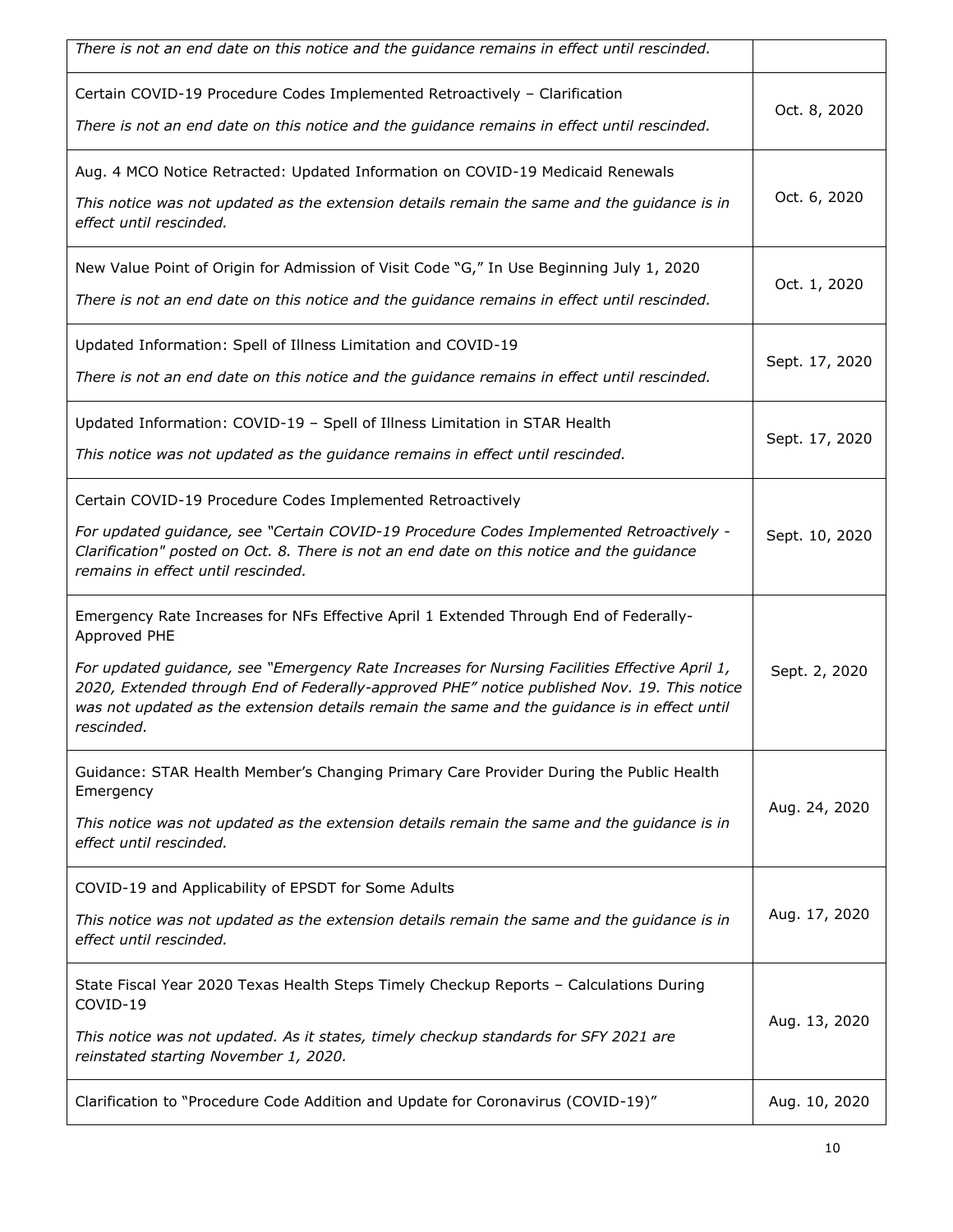| There is not an end date on this notice and the guidance remains in effect until rescinded.                                                                                                                                                                                                                                                                                                              |               |
|----------------------------------------------------------------------------------------------------------------------------------------------------------------------------------------------------------------------------------------------------------------------------------------------------------------------------------------------------------------------------------------------------------|---------------|
| Procedure Code Addition and Update for COVID-19<br>For updated guidance, see "Clarification to "Procedure Code Addition and Update for<br>Coronavirus (COVID-19)" notice published on Aug. 10. There is not an end date on this notice<br>and the guidance remains in effect until rescinded.                                                                                                            | July 13, 2020 |
| Reprocessing Guidance for COVID-19 Related Claims<br>There is not an end date on this notice and the guidance remains in effect until rescinded.                                                                                                                                                                                                                                                         | July 6, 2020  |
| Emergency Rate Increases for the Nursing Facilities Effective Retroactive to April 1, 2020<br>For updated guidance, see "Emergency Rate Increases for Nursing Facilities Effective April 1,<br>2020, Extended through End of Federally-approved PHE" notice published Nov. 19. This notice<br>was not updated as the extension details remain the same and the guidance is in effect until<br>rescinded. | July 2, 2020  |
| Leveraging Long-Term Care Hospitals (LTCHs) During the COVID-19 Public Health Emergency<br>There is not an end date on this notice and the guidance remains in effect until rescinded.                                                                                                                                                                                                                   | June 27, 2020 |
| COVID-19 - Spell of Illness Limitation in STAR Health<br>For updated guidance, see "Updated Information: COVID-19 - Spell of Illness Limitation in<br>STAR Health" notice published on Sept. 17.                                                                                                                                                                                                         | June 4, 2020  |
| Spell of Illness Limitation and COVID-19<br>For updated guidance, see "Updated Information: Spell of Illness Limitation and COVID-19"<br>notice published on Sept. 17.                                                                                                                                                                                                                                   | June 4, 2020  |
| COVID-19 and Applicability of EPSDT for Some Adults in STAR and STAR Health<br>This notice was not updated as the extension details remain the same and the guidance is in<br>effect until rescinded.                                                                                                                                                                                                    | June 2, 2020  |
| Two MCO Notices Retracted: April 3, 2020 MDCP and STAR+PLUS HCBS Interest List Releases<br>STAR+PLUS HCBS interest list releases resumes in Feb. 2021. For the most current<br>information, view the MCO Notice posted on Jan. 21, 2021 titled "February 2021 STAR+PLUS<br>HCBS Interest List Release Counts by Service Area". MDCP interest list release remain<br>suspended.                           | May 28, 2020  |
| Service Planning for Pregnant Women During COVID-19<br>There is not an end date on this notice and the guidance remains in effect until rescinded.                                                                                                                                                                                                                                                       | May 22, 2020  |
| COVID-19: Service-Level Changes Resulting from Telehealth and Telephonic Visits<br>There is not an end date on this notice and the guidance remains in effect until rescinded.                                                                                                                                                                                                                           | May 7, 2020   |
| Money Follows the Person Process for Nursing Facility Residents                                                                                                                                                                                                                                                                                                                                          | May 5, 2020   |